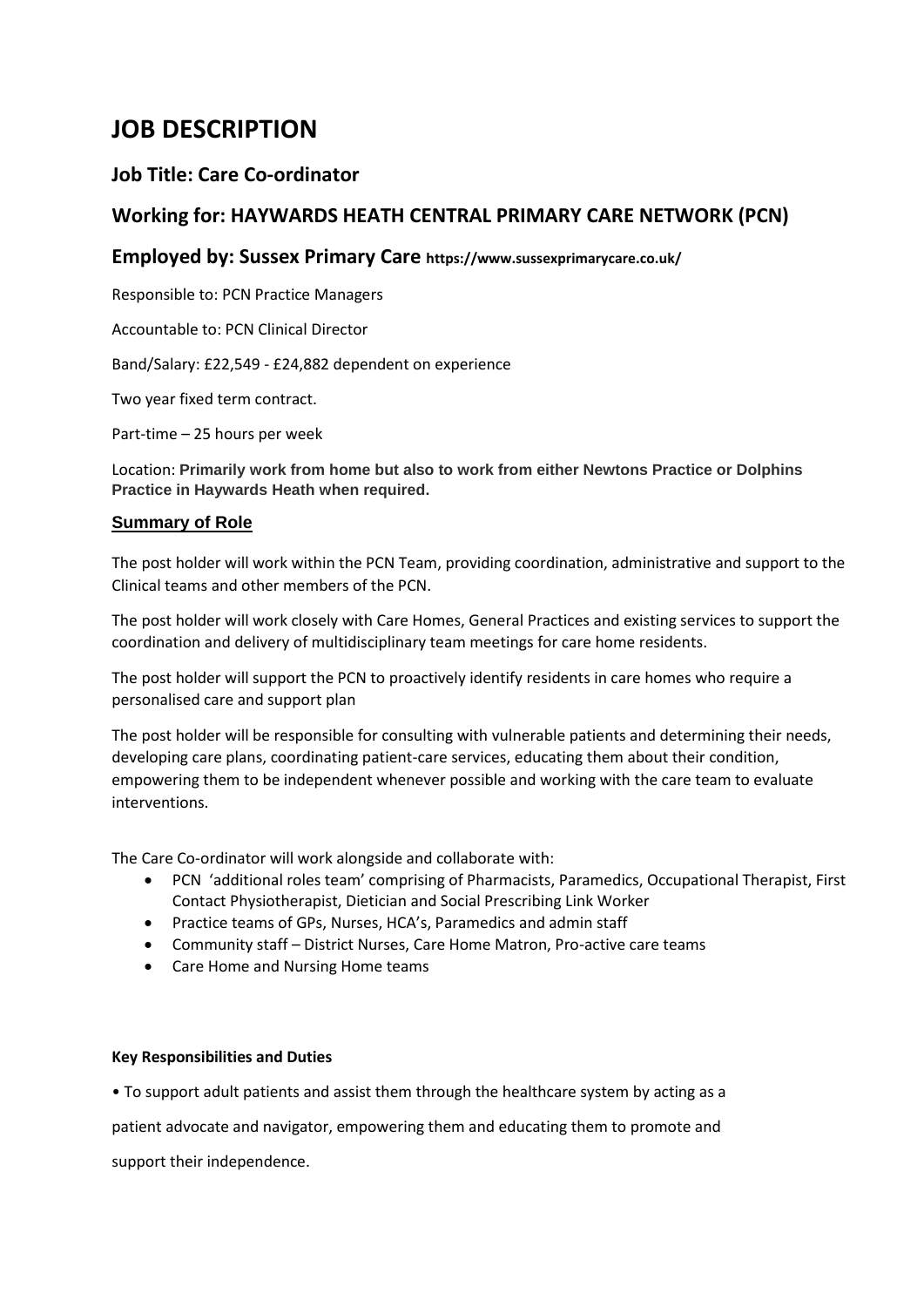• To talk to patients, and where appropriate their families and/or carers, on the practice premises, remotely by telephone or video, or in the patient's home if needed.

• Consult with patients to determine their needs, educate them about their condition and empower them to be independent wherever possible.

#### **MDT Coordination**

• Overall responsibility for arranging MDT meetings and the smooth running of integrated care within the medical centre. A key role of the Care Coordinator will be to schedule the MDT meetings and manage the meeting agenda items, ensuring that all new referrals are identified, and information is circulated to team members in advance of the meeting.

• Identify patients to discuss at MDTs with a view to reducing unplanned admissions and exacerbation of conditions.

#### **Managing a caseload**

• Identify patients that may need support by receiving information about transfers of care (including hospital admissions and discharges) and from internal practice intelligence.

• Educate patients (and if applicable and if appropriate consent is in place, their carers or family) about their condition and medication, and give them specific instructions.

• Help patients understand their condition by liaising with clinical colleagues, especially the practice pharmacists, regarding their medication. Aim for patients to have specific instructions regarding their medication and understand how they access repeat prescriptions and reviews.

• With the help of relevant clinical colleagues, develop a care plan to address patients' personal health care needs. Ensure care plans are maintained, updated, and uploaded to all relevant systems for sharing with other providers, including SystmOne/Emis and ShareMyCare.

• Promote clear communication amongst a care team and treating clinicians by ensuring awareness regarding patient care plans.

• Assist and empower the patient to consult and collaborate with other health care providers and specialists to set up patient appointments and treatment plans.

• Check in on the patient regularly and evaluate and document their progress.

#### **Linking with other services**

• Signpost team members, service users and carers to relevant services including the Social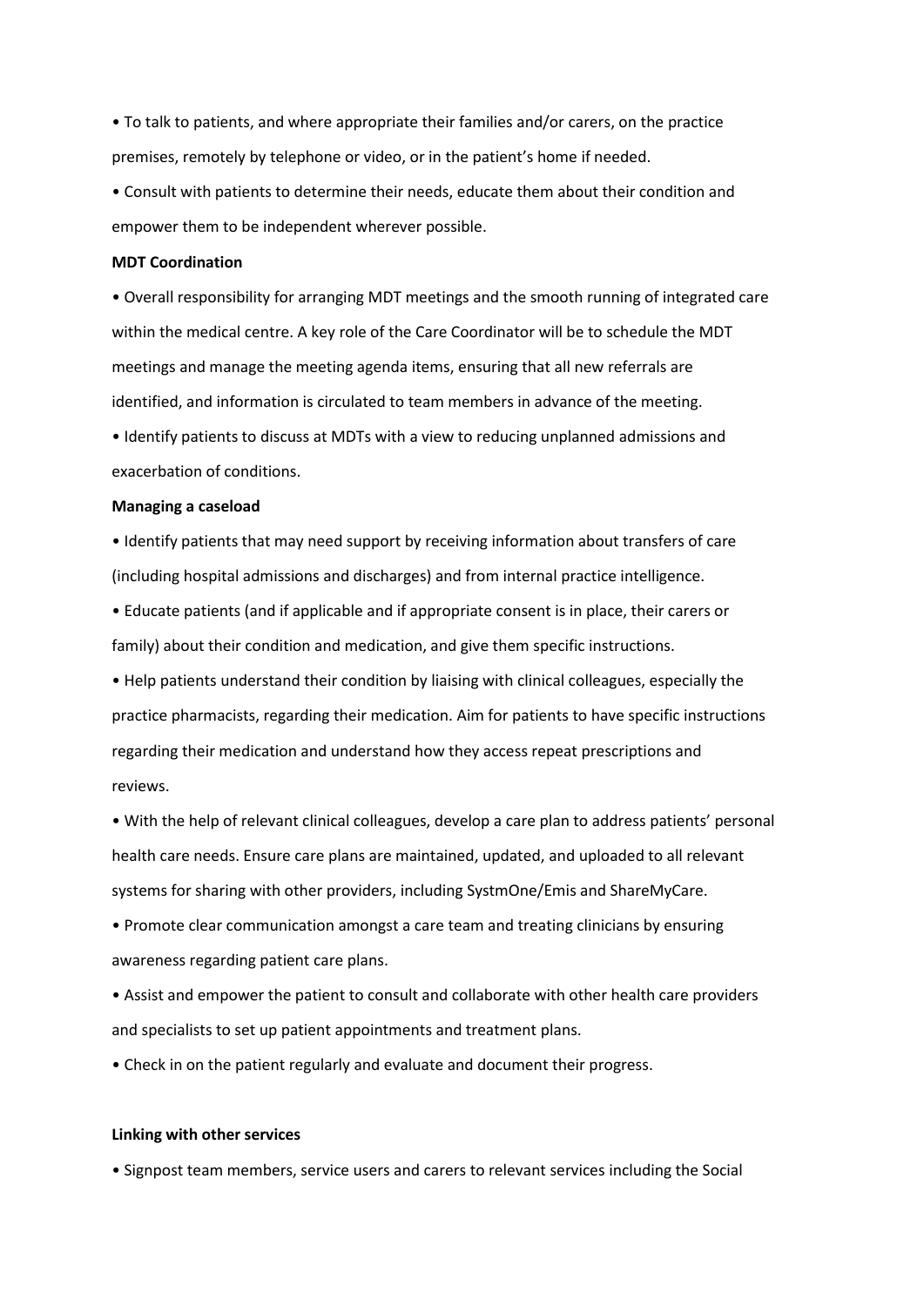Prescribing Link Worker Service.

• Liaise with the Social Prescriber regarding patients that are identified as needing well- being support.

• Liaise with clinicians responsible for frailty regarding patients that are identified as needing ongoing support.

• Liaise with acute trusts, hospices, community and social care providers as required.

### **Record Keeping**

• Keep accurate and up-to-date records of contact with patients, carers and professionals, including use of SystmOne/Emis to record patient contact on the medical record.

• Use accurate SNOMED codes to record patient contacts and interventions, mainly via the use of provided templates, for audit purposes and monitoring and measuring outcomes.

• Manage reporting required and associated within the DES specifications for required services.

• Report case studies and outcomes on a quarterly basis.

#### **General Responsibilities**

• Work as part of the team to seek feedback, continually improve the service and contribute to business planning.

• Undertake any tasks consistent with the level of the post and the scope of the role, ensuring that work is delivered in a timely and effective manner.

- Attend ongoing training and courses to keep abreast of new developments in health care.
- Treat patients with empathy and respect and conduct oneself in a professional manner.
- Attend and contribute to relevant meetings.

• Duties may vary from time to time, without changing the general character of the post or the level of responsibility.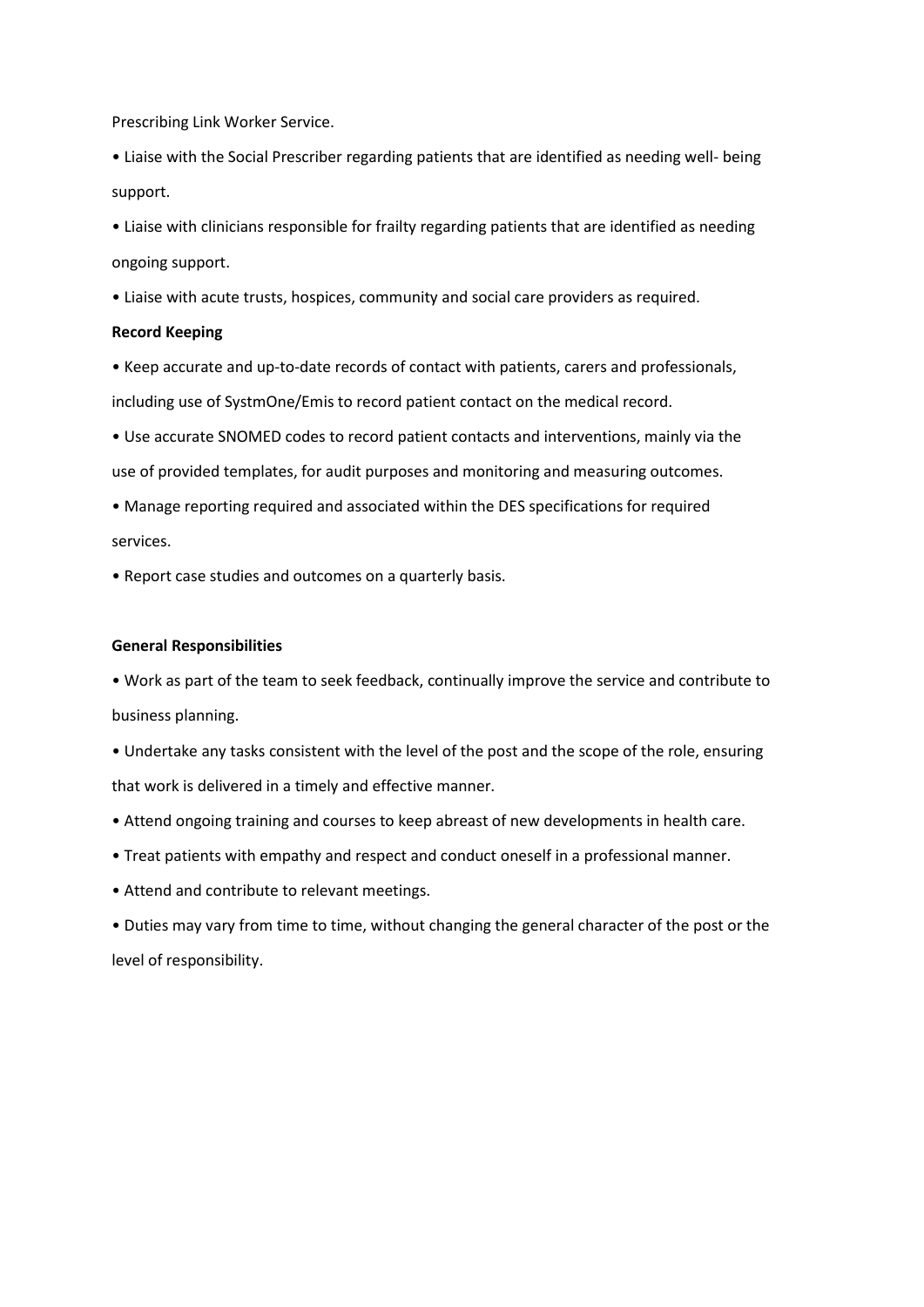# **Person Specification and Supporting Evidence**

In the supporting evidence of your application form, you must demonstrate your experiences by giving specific examples for the criteria within the person specification.

| <b>Factors</b>                                         | <b>Description</b>                                                                                                                 | <b>Essential</b> | <b>Desirable</b> |
|--------------------------------------------------------|------------------------------------------------------------------------------------------------------------------------------------|------------------|------------------|
| Knowledge,<br><b>Training and</b><br><b>Experience</b> | Excellent working knowledge of<br>Microsoft Office software                                                                        | ✓                |                  |
|                                                        | A-level / NVQ 3 or equivalent<br>experience in admin / business /<br>marketing / customer service<br>environment                   | ✓                |                  |
|                                                        | Experience of office procedures<br>working at a high level as part of an<br>administration team / within an<br>administration role | ✓                |                  |
|                                                        | Experience of setting up and<br>implementing internal processes and<br>procedures.                                                 | ✓                |                  |
|                                                        | Experience of dealing with<br>sensitive/confidential information                                                                   | ✓                |                  |
|                                                        | Experience of working with reception /<br>telephone environments                                                                   |                  |                  |
|                                                        | Proven administrative experience                                                                                                   | ✓                |                  |
|                                                        | Leadership & Development qualities                                                                                                 |                  |                  |
|                                                        | <b>Understanding of Clinical Governance</b>                                                                                        | ✓                |                  |
|                                                        | Understanding of Confidentiality and<br>Data Protection Act                                                                        | ✓                |                  |
|                                                        | Degree level education                                                                                                             |                  | ✓                |
|                                                        | Working knowledge of the<br>management of databases                                                                                |                  |                  |
|                                                        | Experience of working within<br>Multidisciplinary teams                                                                            |                  |                  |
|                                                        | Knowledge of local guidelines                                                                                                      |                  |                  |
|                                                        |                                                                                                                                    |                  |                  |